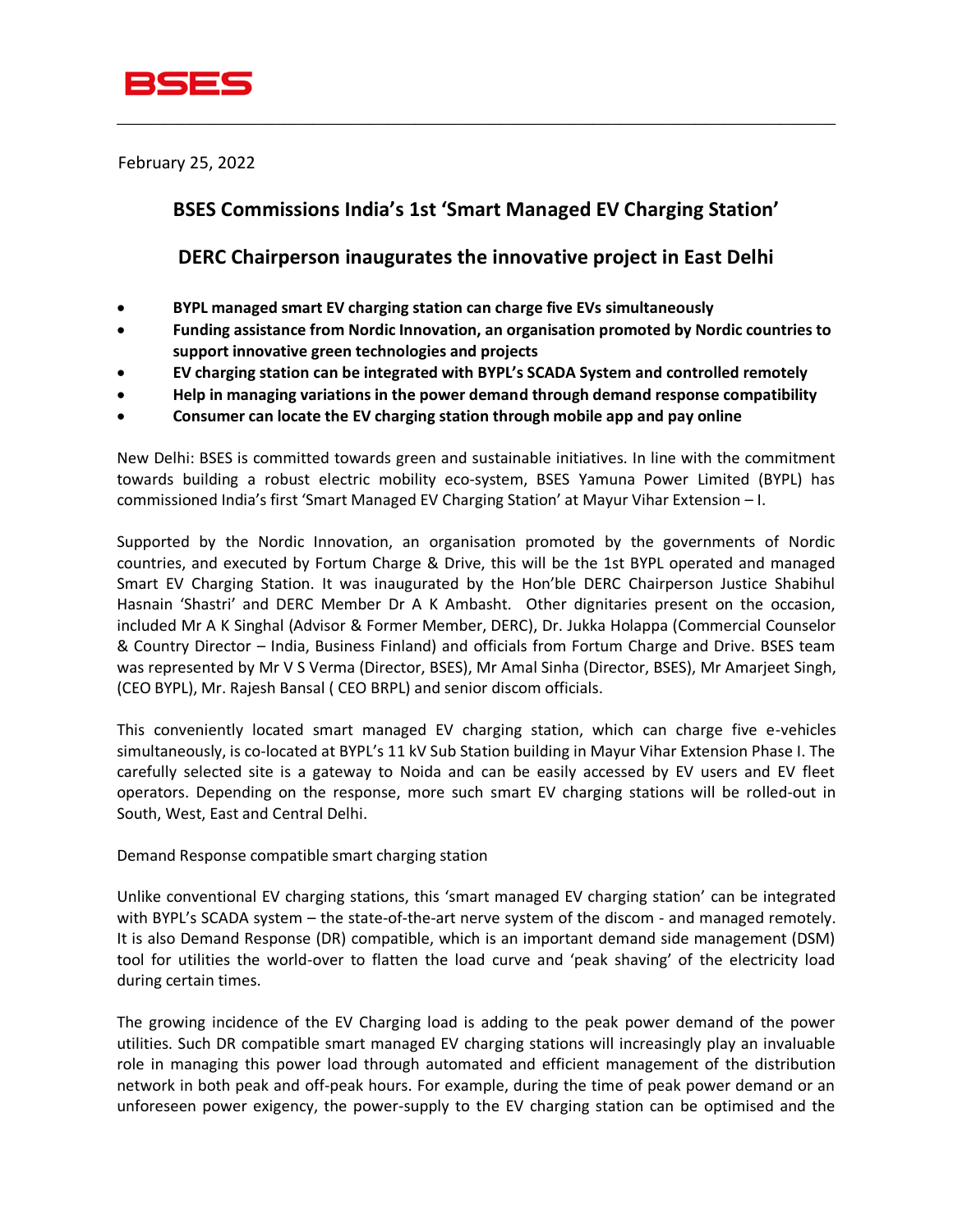

extra power diverted to the nearby residential and essential establishments without curtailing the functioning of the EV charging station.

\_\_\_\_\_\_\_\_\_\_\_\_\_\_\_\_\_\_\_\_\_\_\_\_\_\_\_\_\_\_\_\_\_\_\_\_\_\_\_\_\_\_\_\_\_\_\_\_\_\_\_\_\_\_\_\_\_\_\_\_\_\_\_\_\_\_\_\_\_\_\_\_\_\_\_\_\_

**Announcing the innovative EV charging station a BSES spokesperson said**, "BSES is gearing up to play a major role in the emerging EV sector. Deployment of this smart managed EV charging station is a very exciting moment for us and we are working closely with our strategic partners to set up many more innovative solutions for our consumers. This partnership with Nordic Innovation and Fortum Charge is a testimonial to these efforts. Through this association, we at BYPL aim to reiterate our commitment to energy efficiency and sustainable growth. We plan to install more such smart public EV charging stations in the future."

Selection of execution partner for innovative project

This Smart Managed EV Charging Station, initially a pilot, has been set-up under partial funding from Nordic Innovation, an organisation promoted by the Nordic countries under the auspices' of the Nordic Council of Ministers.

Digital Experience

The smart charging station being set-up is truly smart and equipped with an 'analytic platform', which will help Electric Vehicle (EV) owners get a seamless digital experience. The EV chargers at the outlet are being integrated with a mobile application that enables end consumers to locate, pre-book an appointment and even pay at the EV Charging Station. It will be available on both Android & iOS platforms.

**Speaking on the partnership, spokesperson of Fortum Charge & Drive India Pvt. Ltd. said**,"We are happy to collaborate with BSES Yamuna Power Limited on the country's first of its kind load balancing pilot project to shave the power demand during peak hours. Fortum Charge & Drive has been working closely with ecosystem partners across the country to facilitate EV charging infrastructure and create solutions to operate with minimal restrictions. This project will augment our efforts in laying a strong foundation to enable smooth functioning of EVs across the country by creating a widespread network of charging solutions that the vehicle owners and operators can rely on."

## **About BYPL**

BSES Yamuna Power Limited (BYPL) is a joint venture between Reliance Infrastructure Limited and Govt of NCT of Delhi with a 51%:49% shareholding. It has brought about a record reduction in AT & C losses from 61.2 % in 2002 to ~ 7%. BYPL supplies electricity to around 18 lakh consumers in East and Central Delhi. BYPL, along with its sister concern BRPL has a consumer base of around 46 lakh covering a population base of about 1.80 crore in Delhi.

## **About Fortum Charge & Drive**

Fortum Charge & Drive Supports a network of more than 6,000 smart charging points in Nordic countries, of which more than 30 percent are DC quick chargers, besides providing access to more than 200,000 charging points through our in-house aggregator model under brand "Plugsurfing". Since piloting in India in October 2017, Fortum Charge & Drive India is expanding the DC fast-charging